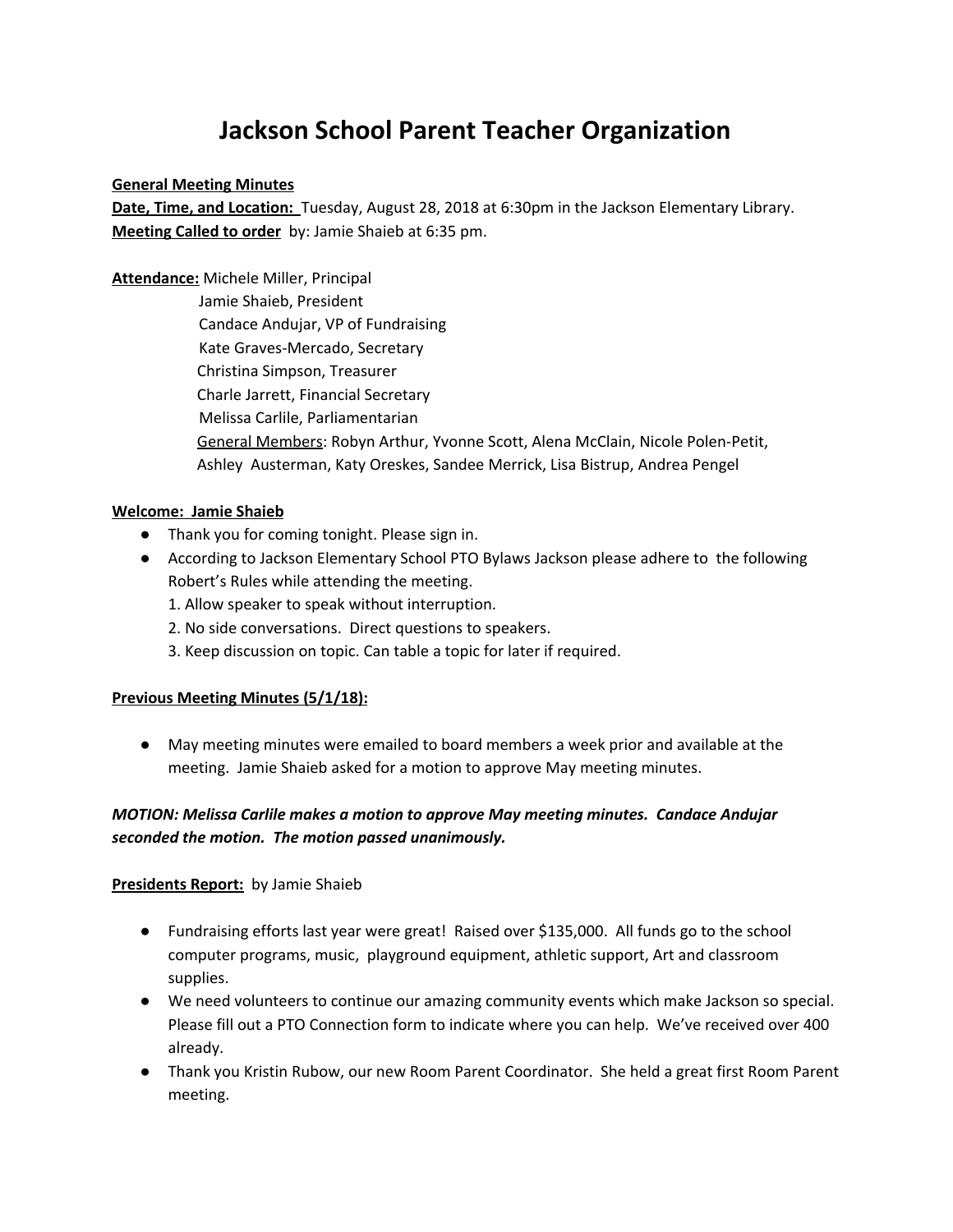● Thank you everyone for being here tonight!

**Financial Report:** by Christina Simpson

- Christina passed out the budget report that included the items spent for July and August and what was received.
- Noted that 2nd page of budget provides more detail.

Jamie Shaieb request a change in the format for reporting fundraising budget. Requested to include budget, actual spent and actual raised. Thanks Christina Simpson for taking on this role.

Candace Andujar asked if the price for the Touch of Understanding assembly go up.

Michele Miller confirmed a price increase of \$375 from previous year. She also explained that Touch of Understanding is a program for the 4th grade class to understand people with all different types of disabilities. The students rotate through seven stations that include using a wheelchair, reading in braille, walking with a blind stick, etc.

## **Principal's Report:** by Michele Miller

- Hiring several positions right now (ex. Paraeducator, yard supervisor, etc.)
- Welcoming new teachers on staff: Weisser- 5th grade, Robbins- Kinder, Michael Smith- SDC
- Looking for a half time resource teacher
- Fund-A-Need Report: Dance program (Fund a need from Gala) starts on 9/10. "The Greatest Show" theme. Each classroom will have a 1:1 session each week with their dance instructor. The school will have a dance performance for parents over 2 evening in November.
- Fund-A-Need Report: El Dorado Art Council classes will begin in the Spring. Each class assigned an artist and then a project.
- New Choir Director- Mr. Ogle
- New JAG Director is Karen Magallanes. She has already registered over 70 kids for the Fall show.
- Teacher training- Trauma informed practices
- New counselor, Jennifer Craig, has been hired. She will be at Jackson 3 days a week. She is going into classes and doing small groups.
- Teachers ordered items to go into comfort corners in each class- calming, soothing place where they can re-set.
- Ice Cream Social was lovely, excited for Fall festival and Halloween theme has been picked and worked on.

#### **Committee Reports:**

Power the Paw: by Candace Andujar

● Went over Power the Paw forms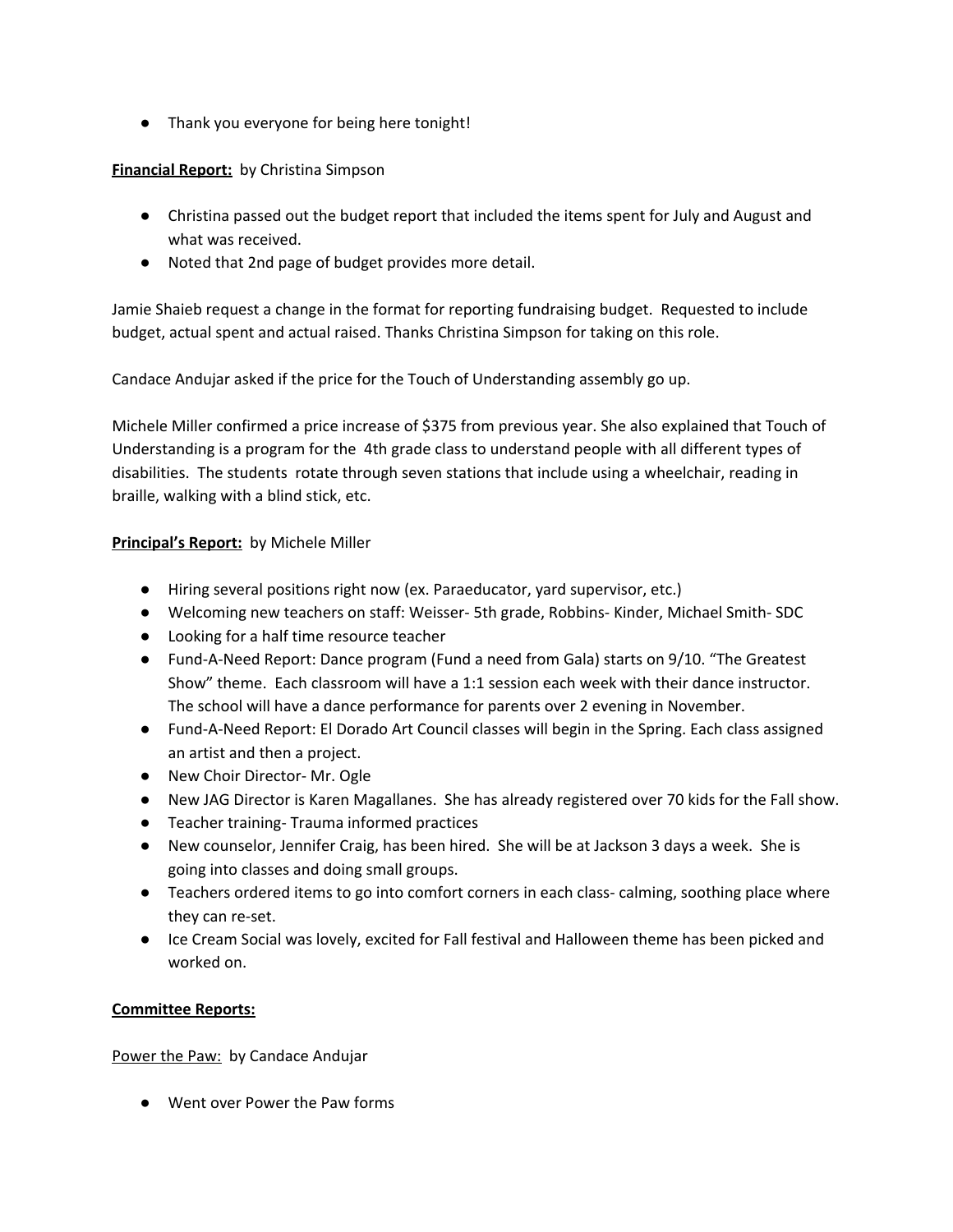- Prizes for different levels of donations
- Looking for classrooms sponsors for every class- \$300 per business

#### Community: by Charle Jarrett

- Kinder Orientation and Ice Cream Social went well
- Always looking for volunteers
- Will communicate with room parents for more volunteers
- Team of 3 and ½ Charle Jarrett, Kari Murray, Liz Harvey and Lisa Koebel for behind the scenes.

Michele Miller praises Kinder Orientation, Amazing!!! Great feedback from new teachers too.

#### Fall Festival: by Melissa Carlile

- The Fall Festival is scheduled for October 5, 4pm-8pm. The theme Pumpkin Palooza. They are including a Scarecrow contest this year. Each classroom will have a scarecrow to decorate with a theme of their choice and display them at the Fall Festival to be judged in a contest.
- What does everyone think of the magician?
- There will be many new surprises this year.
- Andrea Pengel will send a link for sign up genius to volunteer. They are requesting more adult volunteers this year. They will continue to use middle school helpers for games.

Robyn Arthur asked if the scarecrows where to manage by the classroom room parent or by the teachers.

Recommendation to have them managed by the teachers. Mrs. Miller agreed and will notify teachers of the scarecrow contest and decorations.

#### Science Fair: by Ashley Austerman

● The Science Fair had great turn out last year. It is scheduled for January 31, 2019. The family Science Night will be on the same day but in the evening. Mrs. Austerman is looking for a new coordinator for the Family Science Night in 2019 as she will not be able to run it this year. She also notified the Board that she will not be able run the Science Fair in 2020.

Michele Miller can bring some things- Robotic demonstration and 3D printer demonstration. Jamie Shaieb thanked Mrs. Austerman for her commitment and time to make the Science Fair a great event at Jackson.

#### New Business: by Jamie Shaieb